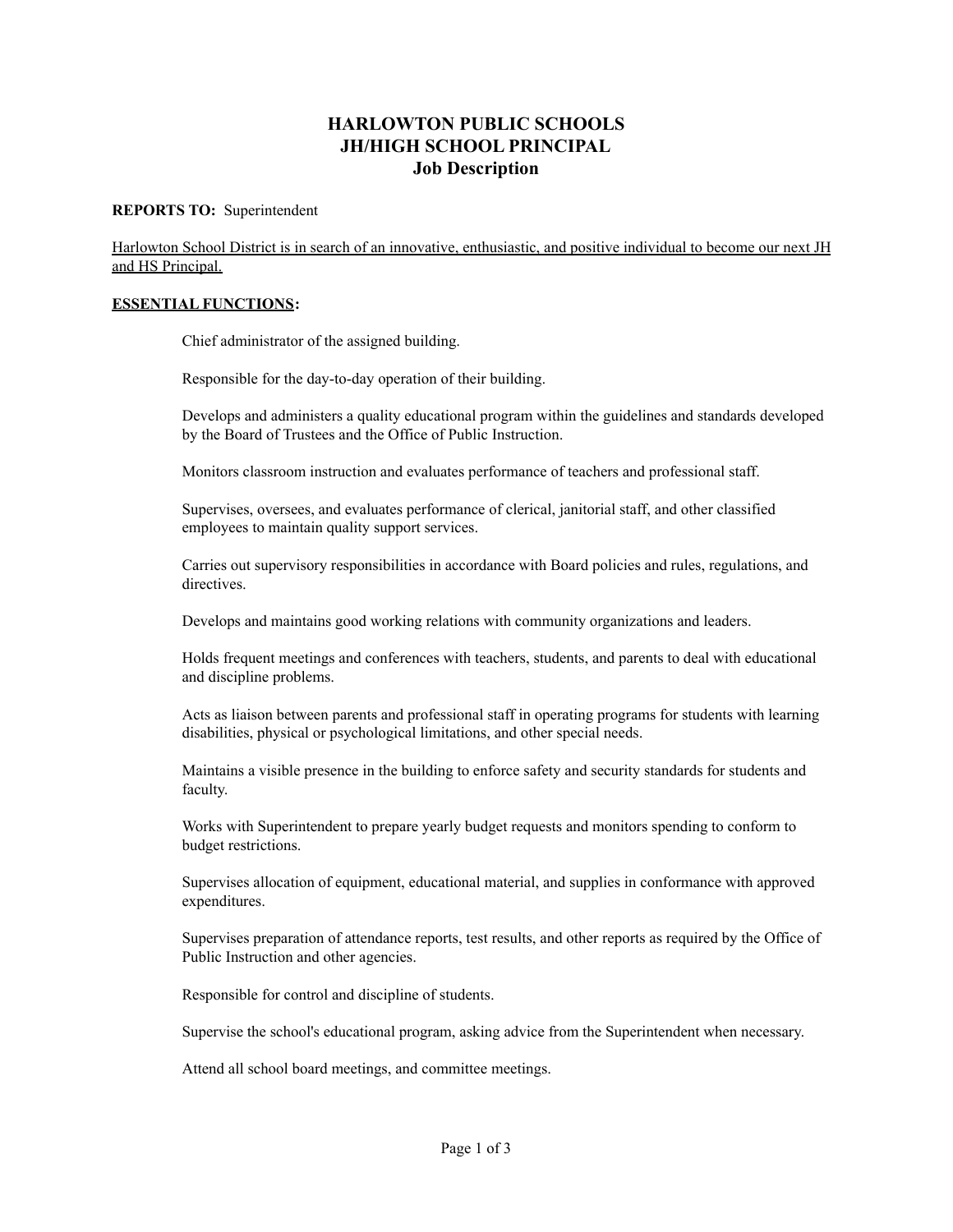Expected to attend and supervise at all or most events hosted in the high school.

Assume the responsibility for the implementation and observance of all Board policies and regulations by the school's staff and students.

Assist in the recruiting, screening, hiring, training, assigning and evaluation of the school's employees.

Potential teaching duties up to 2 periods a day at the JH or HS level.

Serve as a friendly ambassador of Harlowton Public Schools.

*Only minimum duties are listed. Other functions may be required as given or assigned.*

# **DESIRED MINIMUM QUALIFICATIONS:**

- Be appropriately licensed and endorsed in accordance with state statutes and Board of Public Education rules, or be considered appropriately assigned if the administrator is enrolled in an internship.
- Ability to write reports and business correspondence.
- Ability to effectively present information and respond to questions from staff, parents, and the general public.
- Ability to communicate clearly and concisely both in oral and written form.
- Excellent organizational skills to provide effective administration.
- Ability to establish and maintain effective working relationships with students, staff, and the community.
- Ability to handle stressful situations.
- Ability to maintain confidentiality of employment and student matters.
- Ability to effectively manage time and responsibilities.
- Demonstrated leadership ability and general knowledge of issues and problems in all aspects of the high school.

## **WORK YEAR:**

Two weeks prior to and one week following the school calendar year. 202 day contract Additional three days with pay at superintendent's request

## **EQUIPMENT USED:**

A variety of electronic and technology devices, copier, fax, telephone/voice mail.

## **WORK ENVIRONMENT:**

While performing the duties of this job, the employee regularly works inside. The employee must be able to meet deadlines with severe time constraints. The employee frequently will work irregular or extended hours while performing the duties of this job.

The noise level in the work environment is usually moderate.

# **PHYSICAL DEMANDS:**